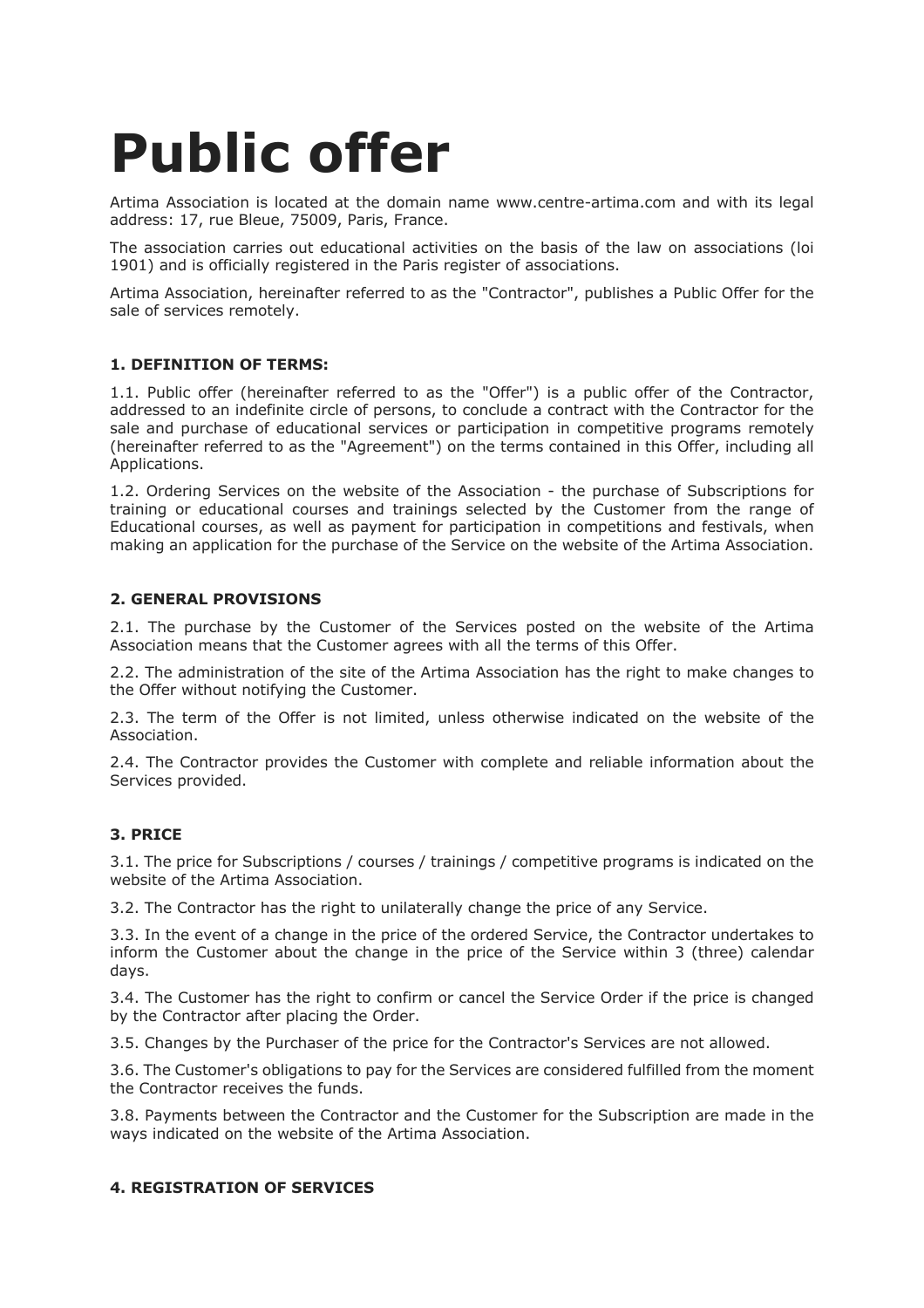4.1. The order of the Subscription is carried out by the Customer through the payment services indicated on the website of the Artima Association.

4.2. When registering the Service on the website of the Association, the Customer undertakes to provide the following registration information:

4.2.1. surname, name, patronymic of the Customer or the person (recipient) indicated by him;

4.2.2. Information about the level of musical education.

4.2.3. contact number.

4.3. Confirmation of payment for the selected Service.

4.4. If the Contractor needs additional information, he has the right to request it from the Customer. If the Customer does not provide the necessary information, the Contractor is not responsible for the Subscription chosen by the Customer.

4.5. The Customer's acceptance of the terms of this Offer is carried out by the Customer entering the relevant data into the registration form on the website of the Artima Association or sent by e-mail: centreartima@gmail.com.

After filling out the Application for services, the data about the Customer is registered in the Contractor's database and can be used by the Contractor to send information.

4.7. The Contractor is not responsible for the content and accuracy of the information provided by the Customer when registering the Service.

4.8. The customer is responsible for the accuracy of the information provided when placing the order for the service.

4.9. The contract of sale and purchase by remote method between the Contractor and the Customer is considered concluded from the moment of payment for the Service and sending the Contractor to the Customer a document confirming payment for the Service.

#### **5. TERMINATION of the Agreement**

5.1. If the Customer refuses the Service before its implementation, a refund can be made or another service offered for a similar cost.

Refunds for already rendered services cannot be made.

5.2. In case of non-performance of the Service by the Contractor, the funds are returned to the Customer in full. Upon mutual agreement, the funds can be used to pay for another service with a similar cost.

# **6. DETAILS OF THE CONTRACTOR:**

Denomination: ARTIMA Address: 17, rue Bleue, 75009, PARIS Phone number : +33 (0) 640111847 RNA: W751203913 SIREN: 525081006 SIRET (head office): 52508100600013 N ° de TVA Intracommunautaire: FR84525081006 Enseignement culturel (8552Z) Legal form: Association loi 1901 Date of foundation of the association : 01-09-2010